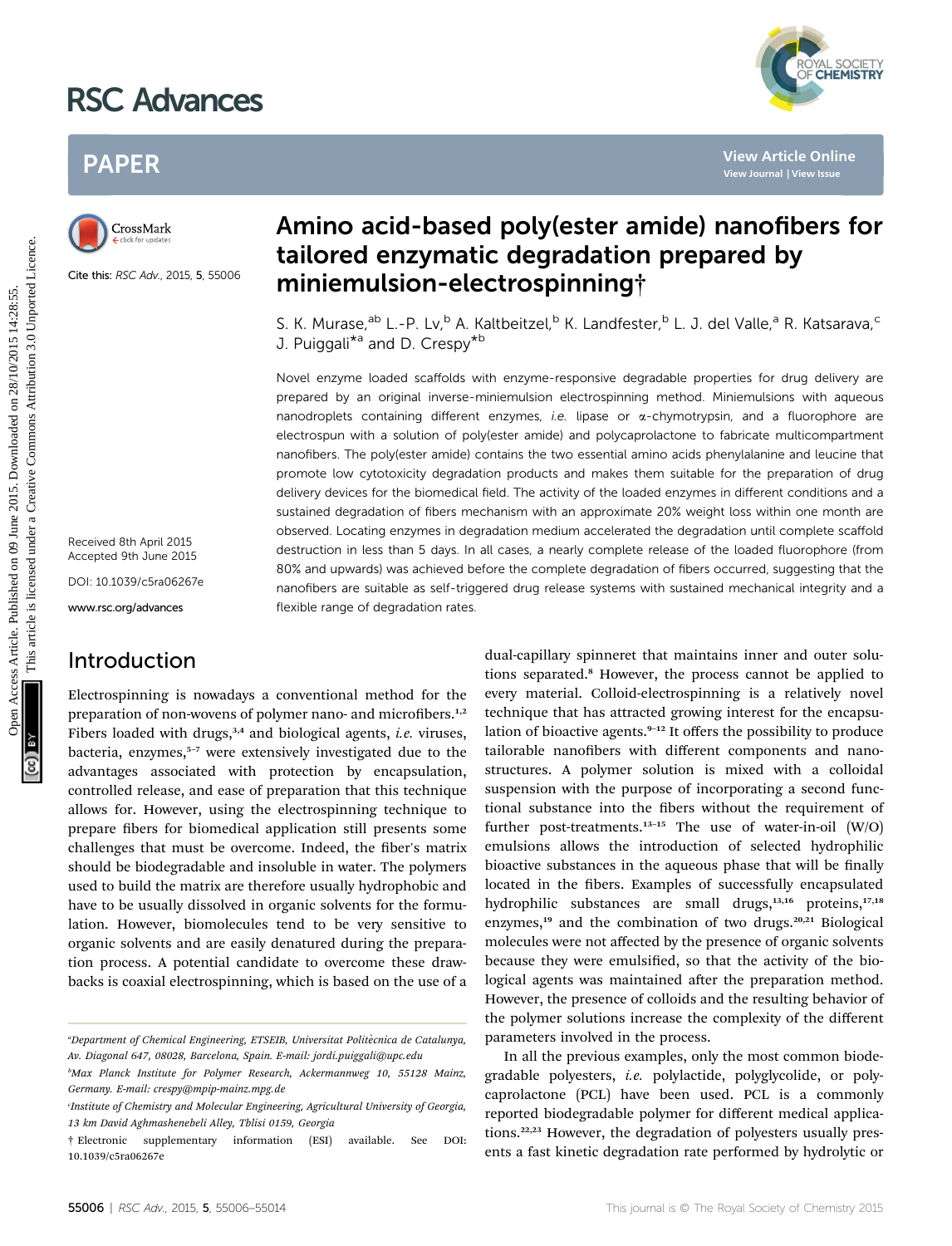enzymatic attack of the ester group, meaning that the mechanical stability also tends to decrease accordingly. The inclusion of amide units in the biodegradable material can increase the mechanical and thermal properties due to the presence of hydrogen bonding between these units and include a new cleavable position. Although mixtures of PEA and PCL were already reported in the biomedical field, $24$  they have never been employed to prepare core–sheath fibers by the colloidelectrospinning method. For this purpose, the copolymer coPEA 8-[L-Phe-6]<sub>0.95</sub>-[L-Leu-6]<sub>0.05</sub> (Fig. S1†), will be used in this study. It incorporates the two amino acids phenylalanine and leucine in its main chain, resulting in two enzymatically cleavable bonds that can be selectively attacked by specific enzymes for enhancing its biodegradability.<sup>25</sup> Paper<br>
Paper Workshop six order are group, meaning that the reported photographs of measurable in<br>the measurable of decome secondary the reported procedus ( $\mu_{\text{c}} = 1.0$  year and<br>
measure of bytest product the common of

The prepared scaffold should then provide a higher control of degradability and release of the loaded drugs. This tuneable degradation process is convenient to mimic the different regeneration processes in the body. For example, coPEA scaffolds can be used as temporary surgical devices for tissue regeneration.<sup>26</sup> Furthermore, the presence of these natural amino acids in the main chain increase the bioassimilation of the resulting degraded products compared to the classical synthetic biopolymers.<sup>27</sup> Scaffolds prepared by colloidelectrospinning are ideal candidates for enzyme immobilization because of their high surface-to-volume ratio, porous morphology, and biodegradability.

Exploiting the presence of enzymes in nanomaterials renders a wide range of smart applications based in the modulation of drug delivery profiles or triggering drug release thanks to their exceptional selectivity and specificity.<sup>28</sup> Encapsulated enzymes can become active at certain targeted sites enhancing drug release specificity and also lower side-effects. In addition, they can be used for signalling physiological changes or site-targeted drug delivery.<sup>29</sup> Examples of stimuli-responsive polymers can be found in several fields, such as anticancer therapeutic systems, $30$  polymeric amphiphiles, $31$  gastrointestinal tract (GIT), or colon-targeted drug delivery.<sup>29,32</sup>

The objective of the present paper is to demonstrate the feasibility of incorporating active biomolecules such as enzymes and fluorescent labels in the fibers to determine the release behavior of hydrophilic drugs under rapid enzymatic degradation of the matrix. For such purpose, a blend of PCL and coPEA was used to study the degradation mechanism of the prepared scaffolds. In addition, based on previous studies on amino acidbased PEAs and PCL,<sup>33-38</sup> a non-specific lipase that catalyses the hydrolysis of esters and  $\alpha$ -chymotrypsin, a specific serine protease, were selected to determine the enzyme-responsive performance of the designed devices.

# Experimental section

#### Materials

Lipase from *Pseudomonas cepacia* (Sigma-Aldrich),  $\alpha$ -chymotrypsin from bovine pancreas (Sigma-Aldrich), Rhodamine 6G chloride (R6G, Sigma-Aldrich, 99%), Lubrizol OS 210980 (Lubrizol Co.) and polycaprolactone (PCL,  $M_w = 70000-90000$ g mol $^{-1}$ , Sigma-Aldrich) were used as received. The copoly(ester

amide) coPEA 8-[L-Phe-6]<sub>0.95</sub>-[L-Leu-6]<sub>0.05</sub> was synthesized as reported previously ( $M_{\rm w}$  = 42 000 g mol<sup>-1</sup>) (Fig. S1†).<sup>39</sup> 1× DPBS (Gibco®) buffer without calcium or magnesium and pH 7.4 was used in the different assays. The antimicrobial agent sodium azide  $(0.02\%$  w/v) and calcium chloride  $(5 \text{ mM})$  as a cofactor were added to the buffer.

Preparation of the inverse miniemulsions. The dispersed phase consisting of 10 mL of water with NaCl as lipophobe (25% w/v g mL $^{-1}$ ), 0.5 mg of R6G dye, and the selected enzyme (15%  $(w/w)$  (g  $g^{-1}$ ) with respect to the polymer weight), was added to the continuous phase containing 14 mL of dichloromethane/ cyclohexane (1 : 1, v : v) or dichloromethane/cyclohexane/ formic acid  $(1:1:0.075, v:v:v)$ , depending on the final scaffold, and 15 mg of Lubrizol. The specific quantities are shown in Table 1. The mixture was stirred at 1000 rpm for 1 h and ultrasonicated with a Branson sonifier ultrasound (W-450D,  $1/2$ inch tip) at 90% amplitude for 2 min (30 s pulse to 10 s pause). DLS measurements were performed at 5–30–60 min to control the stability of the droplets (Table 1). The scheme for the preparation is displayed in Fig. 1a.

Electrospinning of the miniemulsions. PCL or the polymer mixture PCL/coPEA (70/30) were dissolved in the selected organic solution at a 10% or 12% (w/v) (Table 2) with magnetic stirring for 3 h at room temperature. The concentrations of these solutions were 20% (w/v) or 24% (w/v) and equal volumes of polymer solution and droplets dispersions were then mixed (final concentrations in Table 2). The mixture was electrospun with a vertical electrospinning setup (Fig. 1 and Table 2). The dispersion was redispersed every 15 min during the electrospinning process to maintain a homogeneous mixture. The obtained bers were collected on an aluminium foil. The compositions of the fibers are shown in Table 2.

Enzymatic degradation. The determination of the degradation behavior of the prepared scaffolds (PCL, PCL<sub>L</sub>, PM, PM<sub>L</sub> and PM $_{CT}$ , see Table 2) was conducted by immersing the samples into two different enzymatic media and by weight loss measurements. Scaffolds of  $1 \times 1$  cm<sup>2</sup> with aluminium foil were used. All samples were prepared in triplicate and initially weighed before placing them in 1 mL of the specific medium. Trays were incubated in an orbital shaker at 80 rpm and kept at  $37$  °C. The media were changed every 72 h to prevent evaporation and decrease of the enzymatic activity. Control samples were immersed in DPBS medium to assess the non-enzymatic possible hydrolysis of the ester linkages. The enzymatic media consisted in the addition of a-chymotrypsin and lipase to DPBS medium in concentrations of 2000 U mL<sup>-1</sup> and 1500 U mL<sup>-1</sup>, respectively. The nomenclature used in the presented graphs is shown in Table 3. Samples were taken at determined times, washed twice with distilled water, dried under vacuum, and weighted.

Dye release. An encapsulated fluorescent dye (R6G) was used as a model marker to identify the location of the hydrophilic reservoirs in the nanofibers and their release behavior with a confocal laser scanning microscope CLSM and a fluorescence plate reader, respectively.  $1 \times 1$  cm<sup>2</sup> scaffolds of the fibers with and without enzymes were used in the release experiments. DPBS and the enzymatic medium for the enzymatic degradation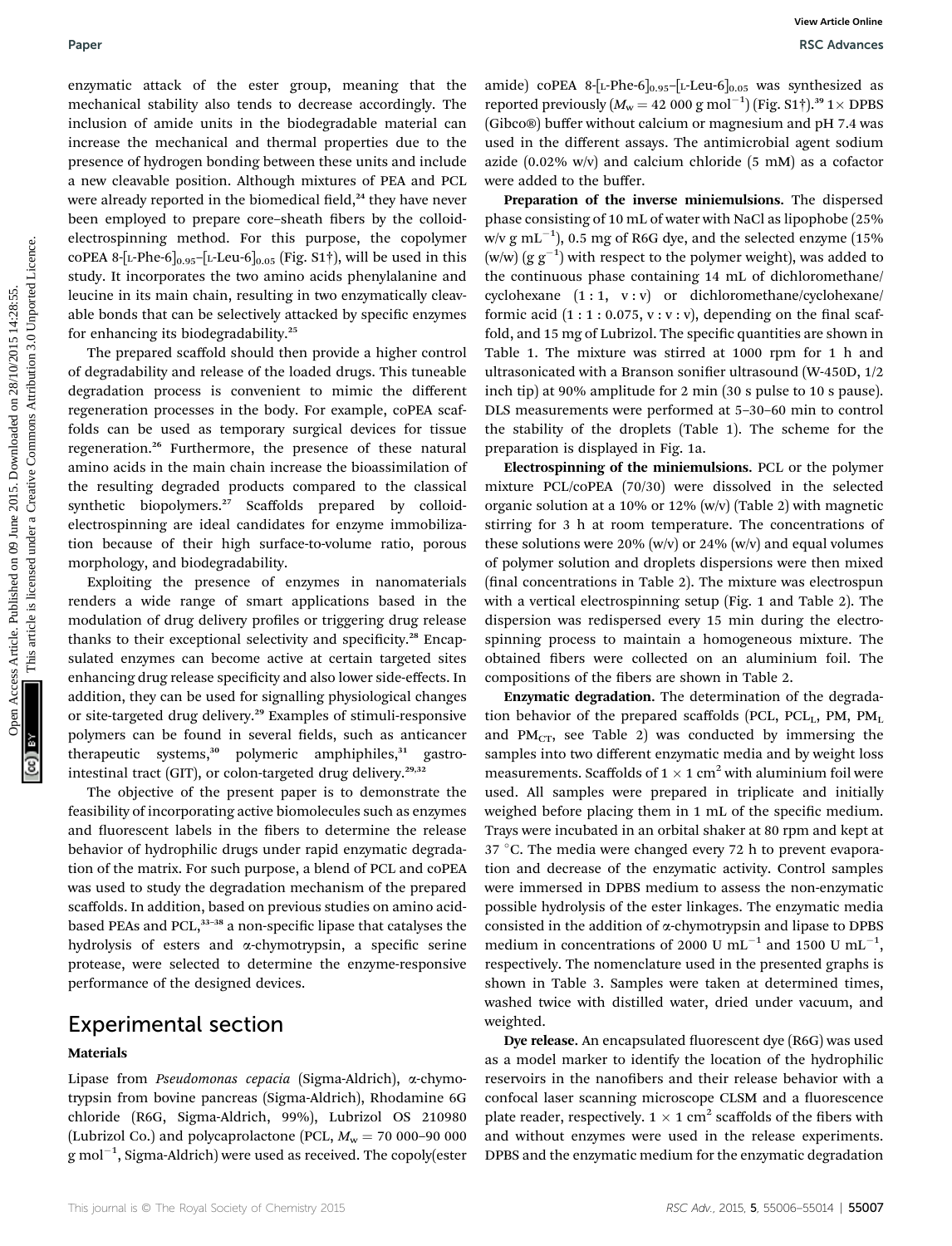#### Table 1 Compositions of the miniemulsions and hydrodynamic diameter of the droplets

| Continuous phase (14 mL) |                |                      |                                                        | Dispersed phase (10 mL) |                                               |          |                  | <b>DLS</b>   |
|--------------------------|----------------|----------------------|--------------------------------------------------------|-------------------------|-----------------------------------------------|----------|------------------|--------------|
|                          |                | Mixture <sup>a</sup> |                                                        |                         |                                               |          |                  |              |
| Lubrizol [mg]            |                | Ratio                | NaCl<br>$\left[\text{mg mL}^{-1} \text{ water}\right]$ | Dye [mg]                | Enzyme <sup>b</sup><br>[ $mg g^{-1}$ polymer] |          | $D_{\rm h}$ [nm] | $\sigma$ (%) |
| 15                       | M1             | (1:1)                | 25                                                     | $\Omega$                | No                                            | $\Omega$ | 320              | 42           |
| 15                       | M <sub>2</sub> | (1:1:0.075)          | 25                                                     | $\Omega$                | No                                            | 0        | 640              | 48           |
| 15                       | M1             | (1:1)                | 25                                                     | 0.5                     | No                                            | 0        | 400              | 44           |
| 15                       | M <sub>2</sub> | (1:1:0.075)          | 25                                                     | 0.5                     | N <sub>0</sub>                                | $\theta$ | 400              | 30           |
| 15                       | M <sub>2</sub> | (1:1:0.075)          | 25                                                     | 0.5                     | L                                             | 15       | 310              | 41           |
| 15                       | M <sub>2</sub> | (1:1:0.075)          | 25                                                     | 0.5                     | <b>CT</b>                                     | 15       | 490              | 36           |
| $\sim$                   |                | $\mathbf{z}$         |                                                        |                         |                                               |          |                  |              |

<sup>a</sup> M1: DCM : C<sub>6</sub>H<sub>12</sub>, M2: DCM : C<sub>6</sub>H<sub>12</sub> : HCOOH. <sup>b</sup> Lipase and  $\alpha$ -chymotrypsin named L and CT, respectively.



Fig. 1 (a) Scheme of the inverse miniemulsion preparation and (b) colloid-electrospinning setup to obtain fibers loaded with enzymes and fluorophores.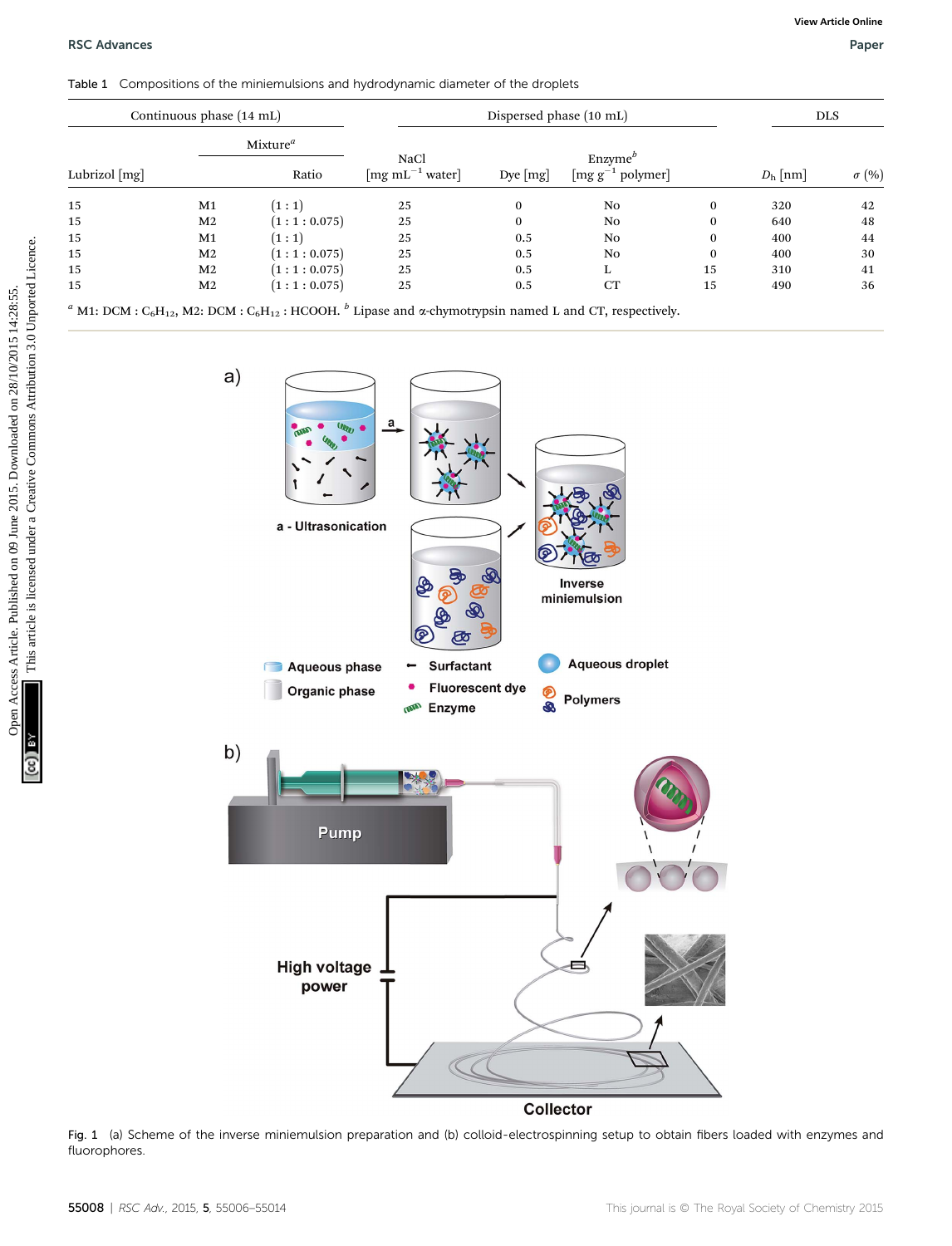|  |  |  |  |  |  | Table 2 Electrospinning conditions used to prepare the different scaffolds. The tip-collector distance was 12 cm |
|--|--|--|--|--|--|------------------------------------------------------------------------------------------------------------------|
|--|--|--|--|--|--|------------------------------------------------------------------------------------------------------------------|

| Polymer          |                 |                                                            |                | Mixture <sup>b</sup> | Enzyme <sup>c</sup>                        |    |                            |                 |
|------------------|-----------------|------------------------------------------------------------|----------------|----------------------|--------------------------------------------|----|----------------------------|-----------------|
| Name $^a$        | Composition     | % $\left[\text{g} \text{ mL}^{-1} \text{ solution}\right]$ |                | Ratio                | $\left[\text{mg g}^{-1}\right]$<br>polymer |    | Flow rate<br>$[ML h^{-1}]$ | Voltage<br>[kV] |
| PCL              | PCL             | 10                                                         | M1             | (1:1)                | N <sub>0</sub>                             |    | 0.5                        | 15              |
| PCL <sub>L</sub> | PCL             | 10                                                         | M1             | (1:1)                | L                                          | 15 | 0.85                       | 12              |
| PM               | PCL/coPEA 70/30 | 12                                                         | M <sub>2</sub> | (17.3:4.3:3)         | No                                         | 0  |                            | 15              |
| $PM_{L}$         | PCL/coPEA 70/30 | 12                                                         | M <sub>2</sub> | (17.3:4.3:4)         | L                                          | 10 | 6                          | 15              |
| $PM_{CT}$        | PCL/coPEA 70/30 | 10                                                         | M <sub>2</sub> | (17.3:4.3:5)         | <b>CT</b>                                  | 10 |                            | 15              |

 $a$  Polymer composition as PCL or polymer mixture (PM) PCL/coPEA 70/30 and the subscript indicating the loaded enzyme L or CT as lipase or  $\alpha$ chymotrypsin, respectively.  $b$  M1:  $DCM$  :  $C_6H_{12}$ , M2:  $DCM$  :  $C_6H_{12}$  : HCOOH.  $c$  Lipase and  $\alpha$ -chymotrypsin named L and CT, respectively.

|  | Table 3 Glossary used to denominate the different conditions in enzymatic and release assays |  |  |  |  |  |
|--|----------------------------------------------------------------------------------------------|--|--|--|--|--|
|--|----------------------------------------------------------------------------------------------|--|--|--|--|--|

|                                                                              | Polymer         |                                                                                              |                | Mixture <sup>b</sup>   | Enzyme <sup>c</sup><br>$\left[\text{mg g}^{-1}\right]$ |          | Flow rate                            | Voltage |
|------------------------------------------------------------------------------|-----------------|----------------------------------------------------------------------------------------------|----------------|------------------------|--------------------------------------------------------|----------|--------------------------------------|---------|
| Name $^a$                                                                    | Composition     | % $[g \text{ mL}^{-1}$ solution]                                                             |                | Ratio                  | polymer]                                               |          | $\left[\text{mL } h^{-1}\right]$     | [kV]    |
| PCL                                                                          | PCL             | 10                                                                                           | M1             | (1:1)                  | No                                                     | $\bf{0}$ | 0.5                                  | 15      |
| PCL <sub>L</sub>                                                             | PCL             | 10                                                                                           | M1             | (1:1)                  | L                                                      | 15       | 0.85                                 | 12      |
| PM                                                                           | PCL/coPEA 70/30 | 12                                                                                           | M <sub>2</sub> | (17.3:4.3:3)           | No                                                     | $\bf{0}$ | 5                                    | 15      |
| PM <sub>L</sub>                                                              | PCL/coPEA 70/30 | 12                                                                                           | M <sub>2</sub> | (17.3:4.3:4)           | г                                                      | 10       | 6                                    | 15      |
| $PM_{CT}$                                                                    | PCL/coPEA 70/30 | 10                                                                                           | M <sub>2</sub> | (17.3:4.3:5)           | CT                                                     | 10       | 5                                    | 15      |
|                                                                              |                 | Table 3 Glossary used to denominate the different conditions in enzymatic and release assays |                |                        |                                                        |          |                                      |         |
|                                                                              |                 | Polymer composition                                                                          |                | Loaded enzyme          |                                                        |          | Medium                               |         |
|                                                                              |                 | PCL                                                                                          |                | No                     |                                                        |          | <b>DPBS</b>                          |         |
|                                                                              |                 | PCL                                                                                          |                | Lipase                 |                                                        |          | <b>DPBS</b>                          |         |
|                                                                              |                 | PCL/coPEA 70/30                                                                              |                | No                     |                                                        |          | <b>DPBS</b>                          |         |
|                                                                              |                 | PCL/coPEA 70/30                                                                              |                | No                     |                                                        |          | $DPBS + lipase$                      |         |
|                                                                              |                 | PCL/coPEA 70/30<br>PCL/coPEA 70/30                                                           |                | No                     |                                                        |          | $DPBS + chymotrypsin$<br><b>DPBS</b> |         |
| Name<br>PCL<br>$PCL_L$<br>PM<br>PM-L<br>PM-CT<br>PM <sub>L</sub><br>$PML-CT$ |                 | PCL/coPEA 70/30                                                                              |                | Lipase<br>Lipase       |                                                        |          | DPBS + $\alpha$ -chymotrypsin        |         |
| $PM_{CT}$                                                                    |                 | PCL/coPEA 70/30                                                                              |                | $\alpha$ -Chymotrypsin |                                                        |          | <b>DPBS</b>                          |         |

assays were used. Samples were prepared in triplicate and immersed in 30 mL of prepared buffer (pH 7.4) for 5 days and kept at 37 °C in an orbital shaker at 100 rpm. Samples of 1 mL were taken and replaced with fresh medium at determined times. To measure the remaining fluorophore in the fibers after the release experiments, each sample was completely dissolved in chloroform and the dye was extracted by DPBS medium. The concentration of the remaining dye was measured by fluorescence plate reader.

#### Analytical methods

The hydrodynamic diameters  $(D<sub>h</sub>)$  of the aqueous droplets were estimated with a Nicomp 380 Submicron Particle Sizer (PSS-Nicomp) at room temperature and a laser diode wavelength of 635 nm. The measurements were performed in triplicate at 5, 30, and 60 min and are reported as the average value at 60 min. The morphology of the fibers was examined with a Leo Gemini 1530 (Carl Zeiss AG, Oberkochem, Germany) scanning electron microscope (SEM) operating at 0.1–0.2 kV. 0.5  $\times$  0.5 cm pieces of aluminium foil covered with the different electrospun fibers were observed. Confocal laser scanning microscope (CLSM) images were obtained using a Leica TCS SP5 (Leica Mikrosysteme Vertrieb GmbH, Wetzlar) microscope equipped with a Leica HCX PL APO CS  $1.4/63 \times$  objective. Rhodamine 6G chloride (0.1 M or 0.05  $\rm g\,mV^{-1})$ , a water-soluble fluorescent dye, was loaded in the aqueous droplets to determine their distribution in the fibers. The fluorophore has a  $\lambda_{\text{max}}$ (absorption) = 526 nm and a  $\lambda_{\text{max}}$ (emission) = 555 nm. The setup for colloidelectrospinning was previously described.<sup>9</sup> A commercial

electrospin cabin dual voltage from IME Technologies was used. A disposable syringe loaded with the electrospinning suspension was placed in a Harvard apparatus PHD 2000 syringe pump and connected to a metal tip end (ID: 0.5 mm) with plastic tubing. The concentration of the fluorophore released from the fibers was determined with a plate reader Infinite M1000 (Tecan, Germany). Calibration curves of the dye in the different media including enzymes were prepared. The 96-well black tray was fluorescent top read with  $\lambda_{(excitation)} = 526$  nm and  $\lambda_{(emission)}$  $=$  556 nm at 25 °C.

## Results and discussion

### Preparation of the scaffolds

Different miniemulsions were prepared to maximize the stability of the inverse miniemulsions in the presence of the polymers dissolved in the continuous phase. NaCl was included in the aqueous dispersed phase as lipophobe, whose role is to increase the osmotic pressure inside the droplets and suppress the Ostwald ripening effect.<sup>40</sup> A concentration of 25%  $(w/v)$  of NaCl in the miniemulsion was the minimum needed to obtain stable aqueous droplets in the different emulsions. The addition of very low amount of formic acid in the miniemulsion was required to completely dissolve the copolymer. This concentration did not affect the activity of the loaded enzymes.

In the electrospinning process, the variation of the flow rate, electric field, tip-collector distance, viscosity of the solution, temperature, and relative humidity results in fibers with different properties and morphologies.<sup>41,42</sup> To form the PCL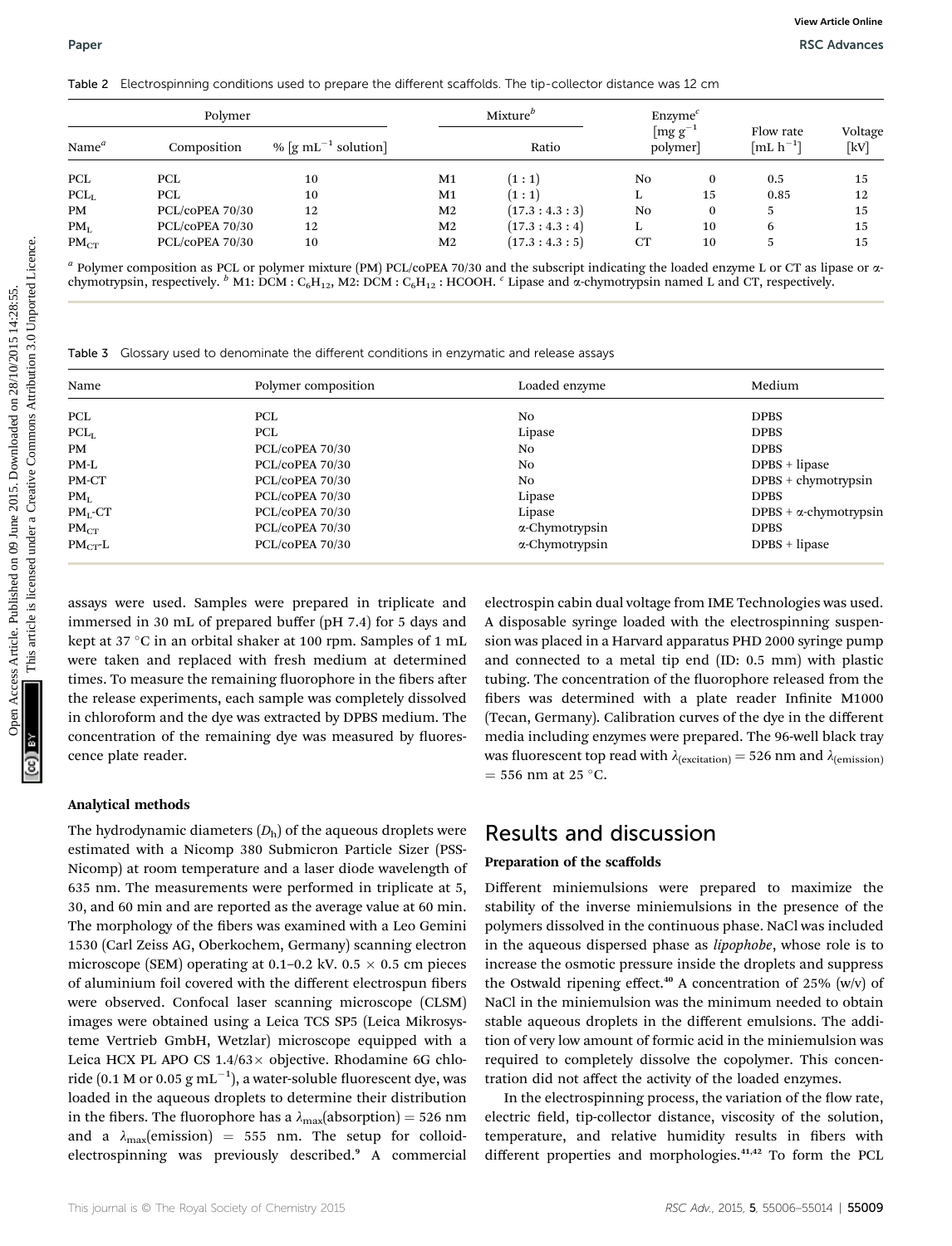fibers, a minimum concentration of 10%  $(w/v)$  of polymer was needed, whereas for the mixture PCL/coPEA 70/30 an increase to 12% (w/v) was required for samples PM and PM<sub>L</sub> (Table 2) due to the lower molecular weight of the coPEA. However, higher concentrations (40–50% w/v) led to inhomogeneous and discontinuous fibers. The feed rate was adjusted to be below or equal to 1 mL  $\rm h^{-1}$  (0.5 and 0.85 mL  $\rm h^{-1}$  for samples PCL and  $PCL<sub>L</sub>$ , respectively, Table 2). For higher rates, the fiber diameter was thinner and beads were observed along the fibers (Fig. S2a†). The latter phenomena, already been described for other polymers such as viscose,<sup>43</sup> PS,<sup>44</sup> chitosan/PLA mixtures<sup>45</sup> or PMMA,<sup>46</sup> appears when there is an uneven evaporation of the solvent between the skin and the core, creating a dry external layer before the internal solvent completely evaporates and finally causing the jet to collapse. Increasing the flow rate resulted in a more pronounced effect, creating completely flat and empty tubes with holes all over the surface, as seen in Fig. S2b.† Due to the low glass transition temperature of the coPEA ( $T_{g} \sim 26$  °C), the coPEA fibers did not conserve their structural integrity at room temperature (Fig. S3a†). The fibers observed by CLSM revealed homogeneous fluorescence inside the fibers, indicating that the structure of the aqueous droplets were not maintained in the fibers as well as no formation of core–sheath morphology (see Fig. S3b†). Therefore, the coPEA was mixed with PCL with a ratio of PCL/coPEA of 70/30 to obtain bers with cylindrical cross-sections and with aqueous compartments dispersed inside the fibers (samples PM, PML and PM $_{\text{CT}}$ , Table 2). Flat PCL/coPEA fibers were obtained when lipase was introduced in the mixture (sample  $PM<sub>L</sub>$  in Table 3 and Fig. S2c†) due to the aforementioned uneven evaporation event. In addition, when the flow rate was higher than 6 mL  $\rm h^{-1}$ , holes could be detected along the centre of the flat surface, similar to the ones previously described for PCL fibers (Fig. S2b†). The a-chymotrypsin enzyme could also be efficiently encapsulated in the PCL/coPEA fibers (Table 4 and Fig.  $S2d\dot{\uparrow}$ ). The average value of the diameters of the prepared fibers is shown in Table 4 and the diameter distribution can be seen in Fig. S4.† When PCL fibers were loaded with lipase, the diameter showed a drastic decrease of 50% from 744 to 375 nm (PCL and  $PCL<sub>L</sub>$  in Table 3, Fig. 2b and c). The slight increase in flow rate (from 0.5 for sample PCL to 0.85 mL  $h^{-1}$  for sample PCL<sub>L</sub>) needed to prepare continuous enzyme-loaded PCL scaffolds (sample  $PCL<sub>L</sub>$ ) caused an expected reduction in the resulting diameter. It is also noteworthy to mention that fibers that included the coPEA exhibited a larger diameter in comparison BSC Advances Computers Article (65) of polyner was with pare PCF diser. This was due to the low T<sub>p</sub> of the Placetod, arecess are forestant to change the matter of the first Disk. Disk. This are the matter in the common c

Table 4 Fibers diameter distribution of the prepared scaffolds

|                  | Fiber diameter       |              |
|------------------|----------------------|--------------|
| Sample           | Average ${\rm [nm]}$ | $\sigma$ [%] |
| PCL              | 745                  | 21           |
| PCL <sub>L</sub> | 375                  | 27           |
| PM               | 1377                 | 27           |
| PM <sub>L</sub>  | 1000                 | 44           |
| $PM_{CT}$        | 966                  | 26           |

with pure PCL fibers. This was due to the low  $T_g$  of the PEA resulting in the flattening of the fibers (Fig. S4b†). Fibers containing coPEA displayed a flat ribbon-like or wrinkled surface due to phase-separation (Fig. 2d). In order to localize the aqueous compartments in the fibers, we observed them by fluorescence microscopy because it is a method particularly suitable for identifying nanostructures in polymer nano fibers.<sup>47,48</sup> The fibers displayed some fluorescence, which can be observed in the CLSM images of Fig. 3 in dark blue color. The light green color indicates a higher concentration of dye. The fluorescent domains confirm the presence and distribution of R6G in reservoirs inside the fibers. It is assumed that the enzymes were co-localized with the dye since both were present in the dispersed phase of the inverse miniemulsion.

#### Enzymatic degradation assays

Enzymatic degradation of PCL with different morphologies, i.e., films, $34,49$  particles, $36$  electrospun mats, $35$  and blends $50$  were extensively studied with lipases. Lipase cleaves non-specific ester linkages so an enzymatic degradation of PCL is expected. Results of the degradation behavior exhibited by lipase loaded PCL scaffolds (named PCL<sub>L</sub>) are shown in Fig. 4a. PCL scaffolds loaded with the enzyme and placed in DPBS medium for 31 days featured a noticeable decrease of nearly 10% of their initial weight in the first 100 h. Then, the diffusion of the medium in the fibers took place and the loaded enzymes could be activated to start the degradation process from inside of the bers. However, the degradation process attained a linear behavior after 200 h, suggesting an accused slowdown in the enzymatic activity. PCL is relatively hydrophobic,<sup>51</sup> which may hinder a complete penetration of the medium into internal layers. Besides, semicrystalline polymers such as PCL tend to present a first fast degradation stage related to medium diffusion and breakage of amorphous regions, followed by a second slow stage related to the degradation of the crystalline regions.

In Fig. 2c, a SEM image of PCL scaffolds loaded with lipase (sample  $PCL<sub>L</sub>$ ) can be seen. And in Fig. 5b, a recovered sample after 198 h of immersion in DPBS medium is shown. The surface of the fibers display a series of pores and peeling in fine layers that were not present at the beginning of the assay due to the action of the enzymes. To determine the stability of the PCL scaffold in medium and the possible hydrolytic effect, sample PCL (scaffold without enzyme) was placed in DPBS buffer. Only 1% of weight was lost in 33 days remaining steady afterwards, which ascertains a negligible effect of the medium on the scaffold, in accordance to previous studies on PCL.<sup>33</sup> The lost weight in sample  $PCL_L$  (PCL with loaded lipase) can be attributed to the enzymatic activity and the resulting surface morphology in Fig. 5a.

Degradation assays were also carried out in two enzymatic media with scaffolds prepared with the mixture of PCL/coPEA 70/30 named PM (see Table 3). To determine the hydrolytic effect of the buffer on these samples, mats of sample PM were introduced in DPBS buffer without enzyme, resulting in an only 4% weight loss in 1 month. The immersed scaffolds experienced a negligible weight loss with comparison to the effect of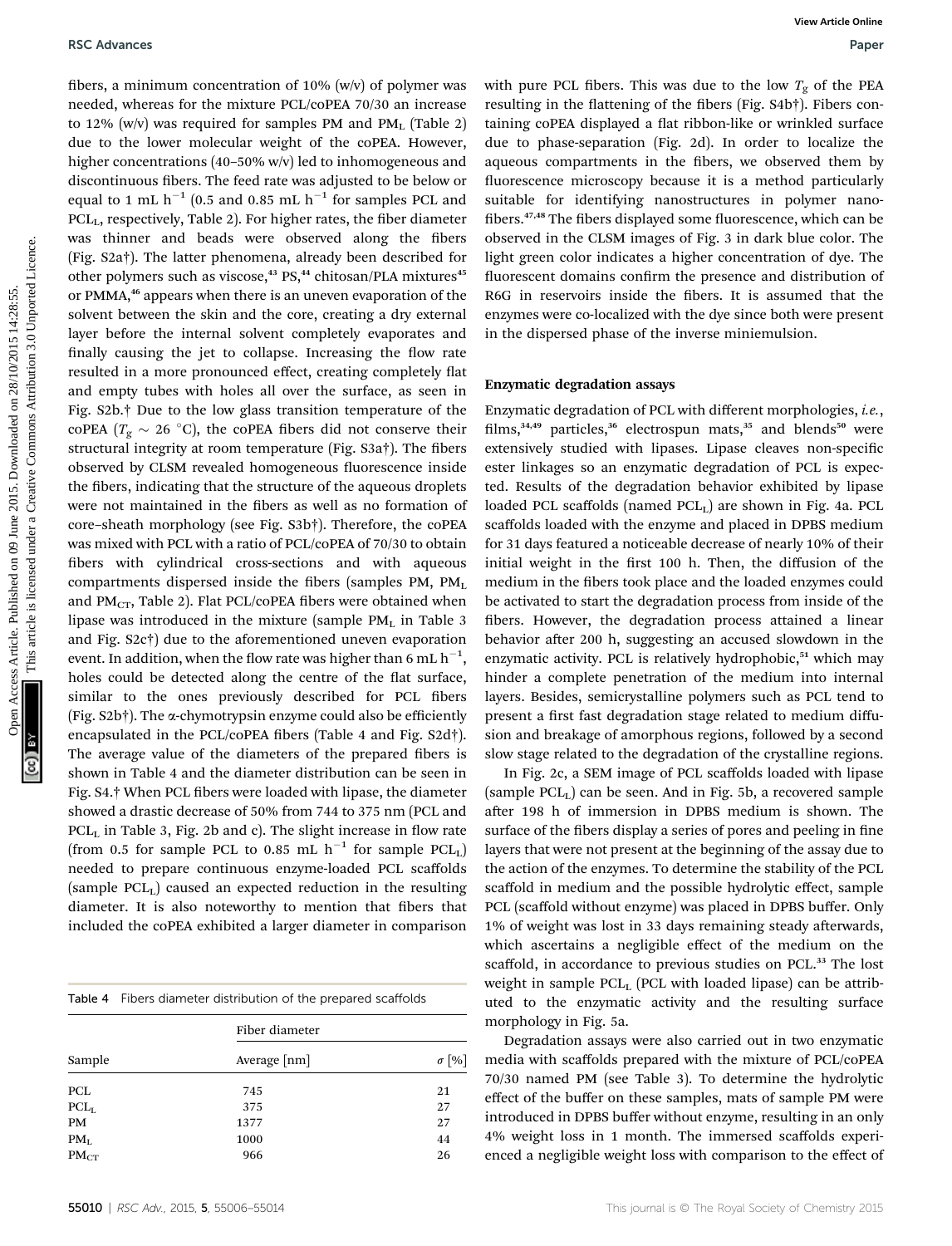

Fig. 2 SEM micrographs of the prepared electrospinning scaffolds. (a) PCL without R6G, (b) PCL, (c) PCL<sub>L</sub>, (d) PM, (e) PM<sub>L</sub>, and (f) PM<sub>CT</sub>. See nomenclature in Table 2. Insets show a magnification of the respective samples.

the enzymes. The same scaffolds without enzyme (sample PM) were introduced in DPBS enzymatic media containing a-chymotrypsin (PM-CT), losing a signicant weight percentage in 4 days, 60% (Fig. 4b). Inclusion of the enzymes into the fibers decreased considerably the degradation advancement, as can be seen for samples  $PM<sub>L</sub>$  and  $PM<sub>CT</sub>$  in Fig. 4 (nomenclature in Table 4). After 6 days, the lipase-loaded fiber (sample  $PM<sub>L</sub>$ ) lost 10% weight while the  $\alpha$ -chymotrypsin-loaded fiber (sample  $PM_{CT}$ , an 18%. Diffusion and activation of the enzyme were both hindered by the polymer hydrophobicity, clearly delaying the degradation process. The difference between the degradation rates between samples  $PM<sub>L</sub>$  and  $PM<sub>CT</sub>$  may be associated to two effects. Firstly, the more flat ribbon-like morphology of sample PM<sub>L</sub> and more cylindrical for the latter. Secondly, due to the specificity of  $\alpha$ -chymotrypsin towards amide groups found between large hydrophobic amino acids, in this case phenylalanine in coPEA.

When enzyme-loaded scaffolds ( $PM<sub>L</sub>$  and  $PM<sub>CT</sub>$ ) are introduced in enzymatic media (sample  $PM_L$ -CT and  $PM_{CT}$ -L, see Table 3), two degradation steps (Fig. 4b) that are associated to two different effects were observed. The first step (first 80 h) can be associated to the degradation induced by the enzymes present in the media ( $\alpha$ -chymotrypsin for PM<sub>L</sub>-CT and lipase for  $PM_{CT}L$ ), exhibiting a very similar behavior to sample PM-CT, for which the enzyme is only in the external medium. The sample PM<sub>CT</sub>-L in the lipase medium lost 42% of its initial weight while sample  $PM_L$ -CT in the  $\alpha$ -chymotrypsin medium lost 54% after 80 h. Sample PM<sub>L</sub>-CT immersed in the  $\alpha$ chymotrypsin medium was degraded faster than the one with lipase in the medium, although the scaffolds were also loaded with enzymes, suggesting a more effective attack by  $\alpha$ -chymotrypsin when it is placed in the outer degradation medium. In the second step, the degradation promoted by the enzymes inside the fibers also took place. The difference in the

degradation rate between the two samples  $PM_L$ -CT and  $PM_{CT}$ -L was more pronounced in this phase (20% difference). This deviation can be associated to a partial proteolytic digestion of lipase by a-chymotrypsin, which resulted in a slowdown of the degradation rate of  $\alpha$ -chymotrypsin loaded fibers (PM<sub>CT</sub>-L). In spite of the partial digestion effect, the loaded enzymes maintained their activity after the electrospinning process as shown in Fig. 4, demonstrating that the colloid electrospinning technique has a potential use in the preparation of scaffolds loaded with hydrophilic biological molecules. Loading the enzymes in the fibers and also adding them to the buffer medium (samples  $PM<sub>L</sub>-CT$  and  $PM<sub>CT</sub>-L$ ) did not double their activity, but allowed for an intermediate degradation with more than one step, which can be tuned varying the quantity and type of enzyme. Remarkably, the difference in the degradation rate between sample PM-CT (in  $\alpha$ -chymotrypsin media) and sample PM<sub>L</sub>-CT (lipase loaded in  $\alpha$ -chymotrypsin media) was about 7% in the first 80 h and 11% between PM-CT and PM<sub>CT</sub>-L ( $\alpha$ -chymotrypsin loaded in lipase media). The effectiveness of  $\alpha$ -chymotrypsin in the outer medium that governs the first step yielded a similar behavior for PM-CT and  $PM<sub>L</sub>-CT$ . Both samples were degraded at faster rates than sample  $PM_{CT}L$ . In the second step, the activation of the loaded lipase in sample  $PM<sub>L</sub>$ -CT accelerated the overall weight loss, boosting the second degradation step. This is a consequence of the presence of  $\alpha$ -chymotrypsin in the outer media that increased the diffusion of the medium into the fiber. A similar enhancement in degradation rate was also observed for sample PM $_{CT}$ -L, but still with a global slower degradation rate.

The resulting morphologies of degraded fibers at certain times are shown in Fig. 5 and also compared to the nondegraded fibers (Fig. 2). A different morphology appeared on the surface of sample  $PM_{CT}L$  (see Fig. 5f (ref. 52)). The lipase present in the medium of this experiment formed nanostructures on different areas of the scaffold. The deposition of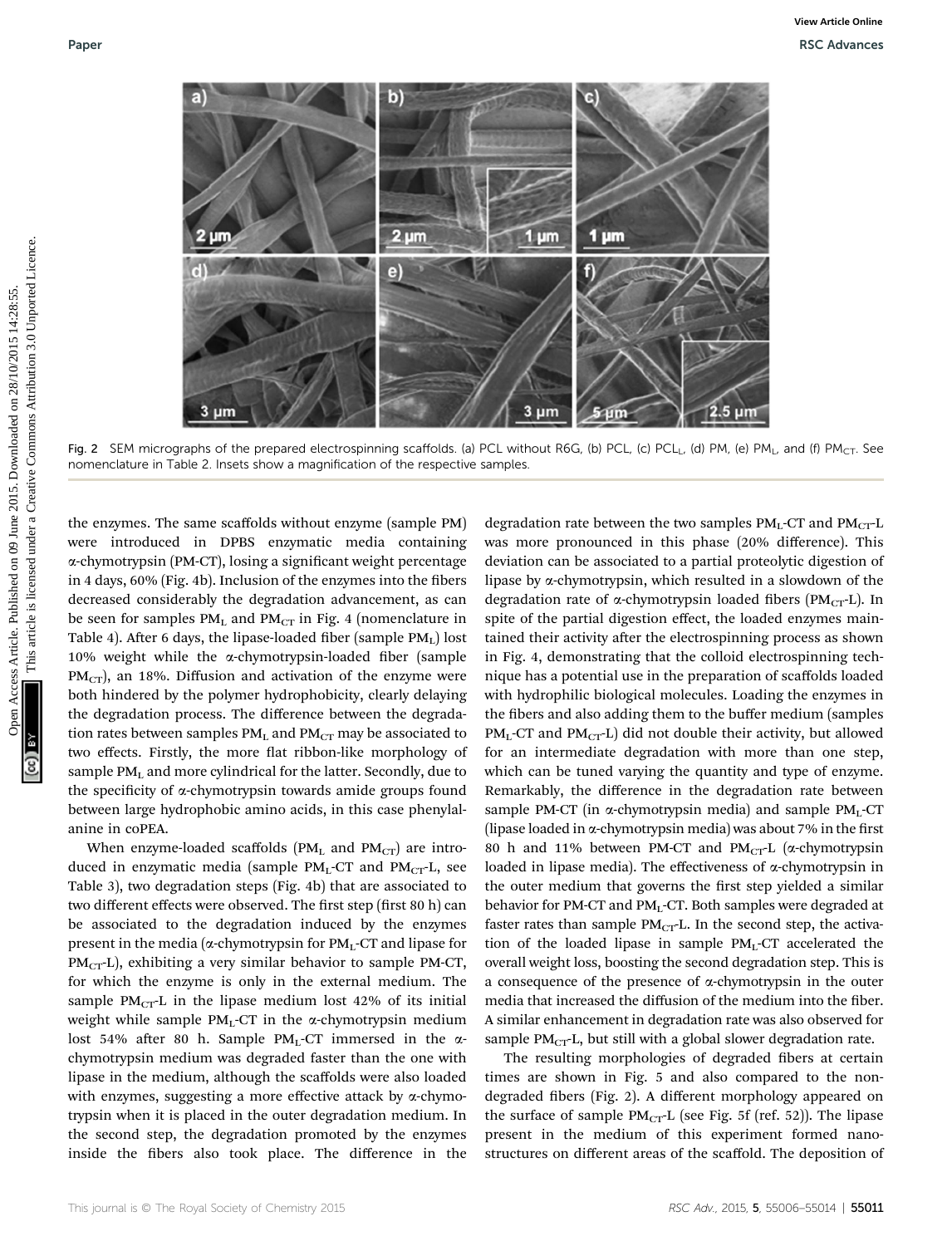

Fig. 3 CLSM images of (a) sample PCL, (b and c) PM, and (d)  $PM_{CT}$ . The scale bar represents 25  $\mu$ m or 1  $\mu$ m in (c).

the enzyme on the surface of the fibers did not cleave the polymer, and consequently slowed down the degradation rate.

#### Release of loaded fluorophore

PCL and coPEA displayed different degradation behaviors controlled by the type and localization of the enzymes. Therefore, the release behavior for the dye loaded in the fibers should be influenced by factors related to the matrix (composition and degradation), release media (DPBS or enzymatic media), and the loaded drug (interaction with matrix and with medium). The release kinetics obtained by fluorescence spectroscopy from the samples (PM-CT,  $PM<sub>L</sub>-CT$  and  $PM<sub>CT</sub>-L$ , Table 3) can be observed in Fig. 6. All samples exhibited two differentiated steps: the first one for the initial 10 h followed by a zero-order or a pseudo-first order phase. A burst effect can be also observed in all samples that delivered between an 11 and a 17% of dye in the



Fig. 4 Weight loss of the nanofibers by enzymatic degradation versus time for (a) PCL and PCL<sub>I</sub> scaffolds and (b) PCL/coPEA 70/30 scaffolds (PM samples).

first 15 min, showing sample  $PM_L$ -CT the most pronounced burst. Among the diverse mathematical models presented by Tzafriri,<sup>52</sup> one describes the different steps of the obtained results. The model, usually used for polyester devices,<sup>53</sup> predicts an initial step driven by diffusion and a second step governed by the degradation process. In this case, using a PCL/coPEA mixture of 70/30, it was expected that the polyester guided the final release profile. Assuming that there was negligible degradation of the matrix in the first hours, the release of the loaded dye to the outer medium was accomplished by Fickian diffusion, a first order  $t^{1/2}$ -time dependent model and driven by the concentration gradient of the fluorophore.<sup>54</sup> Dye release from flat ribbon-like samples ( $PM<sub>L</sub>-CT$ ) has a slightly different release profile than from cylindrical samples (PM-CT and  $PM_{CT}$ -L). Sample  $PM<sub>L</sub>$ -CT can be approached by a zero-order model with a burst effect<sup>55</sup> and PM-CT and PM<sub>CT</sub>-L samples show a first order model release behavior. However, taking into account the previous degradation results, some samples underwent degradation from the beginning of the release experience, adding a degradation factor in the release mechanism. It is then evidenced that the prepared samples that contain coPEA (sample PM-CT,  $PM<sub>L</sub>-CT$  and  $PM<sub>CT</sub>-L$ ) have a first step mainly governed by diffusion but that can be modified at will by the degradation factor, resulting in a combined profile.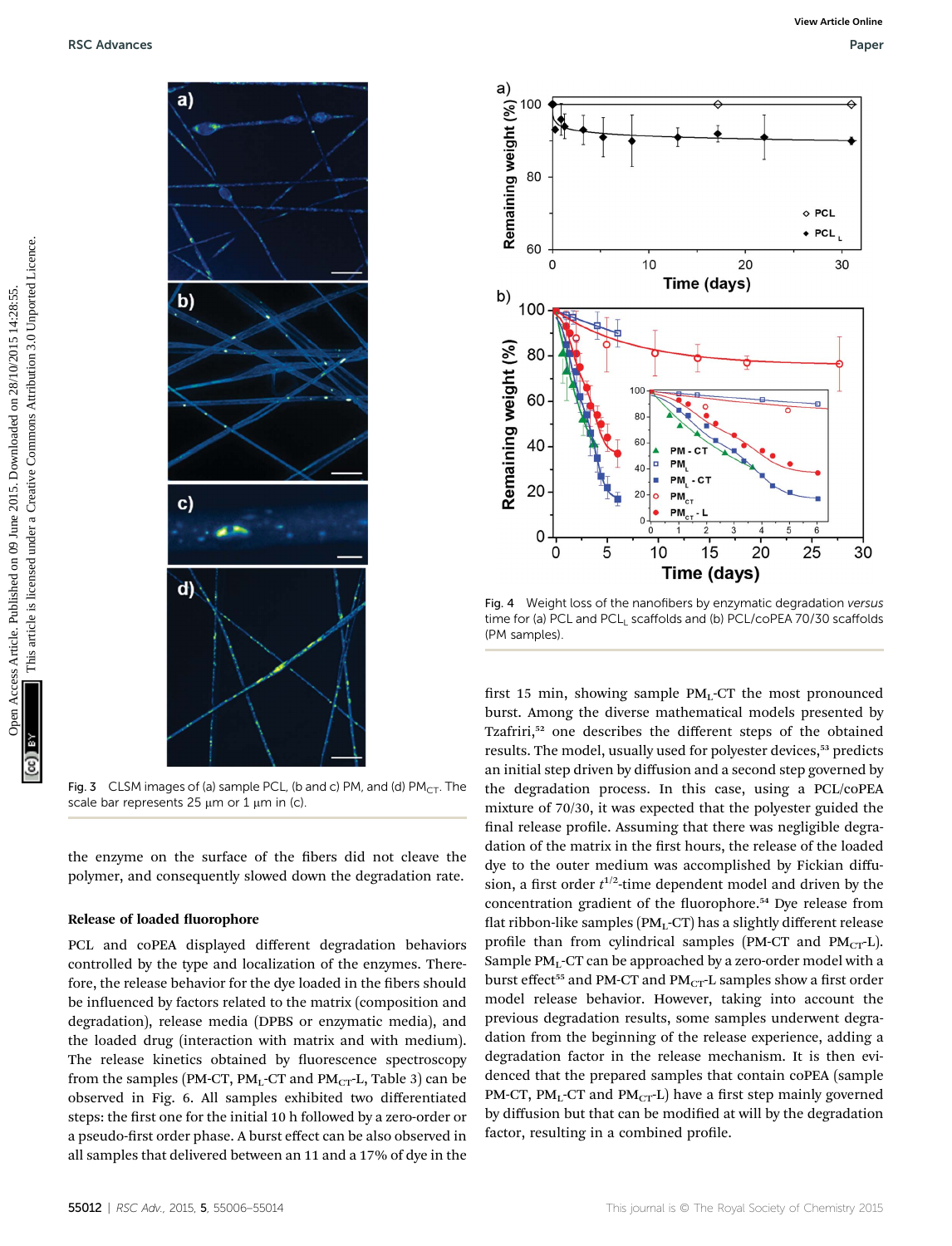

Fig. 5 SEM micrographs of: (a) PCL scaffold after 412 h of immersion in DPBS medium, (b) PCL, enzyme loaded scaffold after 198 h of immersion in DPBS medium. (c) Sample PM-CT after immersion in achymotrypsin medium for 16 h and (d) 88 h. (e) Sample PM $_1$ -CT after immersion in  $\alpha$ -chymotrypsin medium for 48 h. (f) Sample PM $_{CT}$ -L after immersion in lipase medium for 48 h.

If we focus on the second release step, samples PM-CT and  $PM_{CT}$ -L, displayed the aforementioned pseudo-first order phase, attaining an 80% release of the loaded dye at 120 h (5 days). Sample  $PM_L$ -CT exhibited a zero-order mechanism that arrives to a complete release at the end of the 120 h. In terms of



Fig. 6 R6G release percentage determined by fluorescent detection versus time for the different scaffolds (PM) in enzymatic media (L: lipase and CT: a-chymotrypsin).

degradation of the scaffold PML-CT is not completely degraded at 120 h. This suggests that the diffusion phenomenon was the driving force for the dye release and not the degradation of the fiber, what also happened for sample PM-CT and  $PM_{CT}$ -L. In addition, the slower release profile of sample  $PM<sub>L</sub>-CT$ , could be attributed to the flat ribbon-like morphology of that sample (see Fig. 2e) and the disposition of the internal nanoreservoirs. A saturated dye solution was created at the core of the fibers due to the dissolution of the dye into the diffused media. The diffusion of this solution towards the external media was slower than this internal dye dissolution, creating an internal constant dye excess and giving rise to the zero-order release profile.<sup>55</sup> Besides, the aforementioned partial digestion of the loaded lipase also affected the release of the dye. The release process was decelerated until diffusion of the medium activated the internal lipase and overcame the proteolysis.

# **Conclusions**

Enzymes and a fluorescent dye were successfully loaded and distributed as nanoreservoirs into fibers by electrospinning inverse miniemulsions. The encapsulation and remaining activity of the loaded enzymes and fluorescent dye were proven by the subsequent degradation and release assays. The resulting degradation kinetics revealed different behaviors depending on the position and type of enzyme. a-Chymotrypsin degraded the scaffold faster when placed in the external medium, and also when it was loaded in the fibers. Placing enzyme-loaded scaffolds in enzymatic media gave rise to a two-steps degradation profile. A first degradation step governed by the attack of the external enzymes was observed, followed by a faster degradation rate in the second step due to activation of the internal enzymes. At the beginning of the experiment, the degradation mechanism of the loaded fibers was 5-10% slower with respect to the unloaded ones, which is explained by the partial proteolysis between the two enzymes. The use of a blend of polycaprolactone and polyester amide and the combination of enzymes present inside the fibers or/and in the external medium allow for the preparation of therapeutic scaffolds that respond to different triggers, yielding therefore a large range of biodegradation rates. Such properties enabled a controlled release of a payload that was co-encapsulated in the nanoreservoirs present in the fibers showing the suitability of the prepared device as an enzyme-responsive material for drugdelivery.

# Acknowledgements

S.K.M. acknowledges an EEBB-FPI grant from MICINN.

# References

- 1 Z.-M. Huang, Y.-Z. Zhang, M. Kotaki and S. Ramakrishna, Compos. Sci. Technol., 2003, 63, 2223–2253.
- 2 D. Li and Y. Xia, Adv. Mater., 2004, 16, 1151–1170.